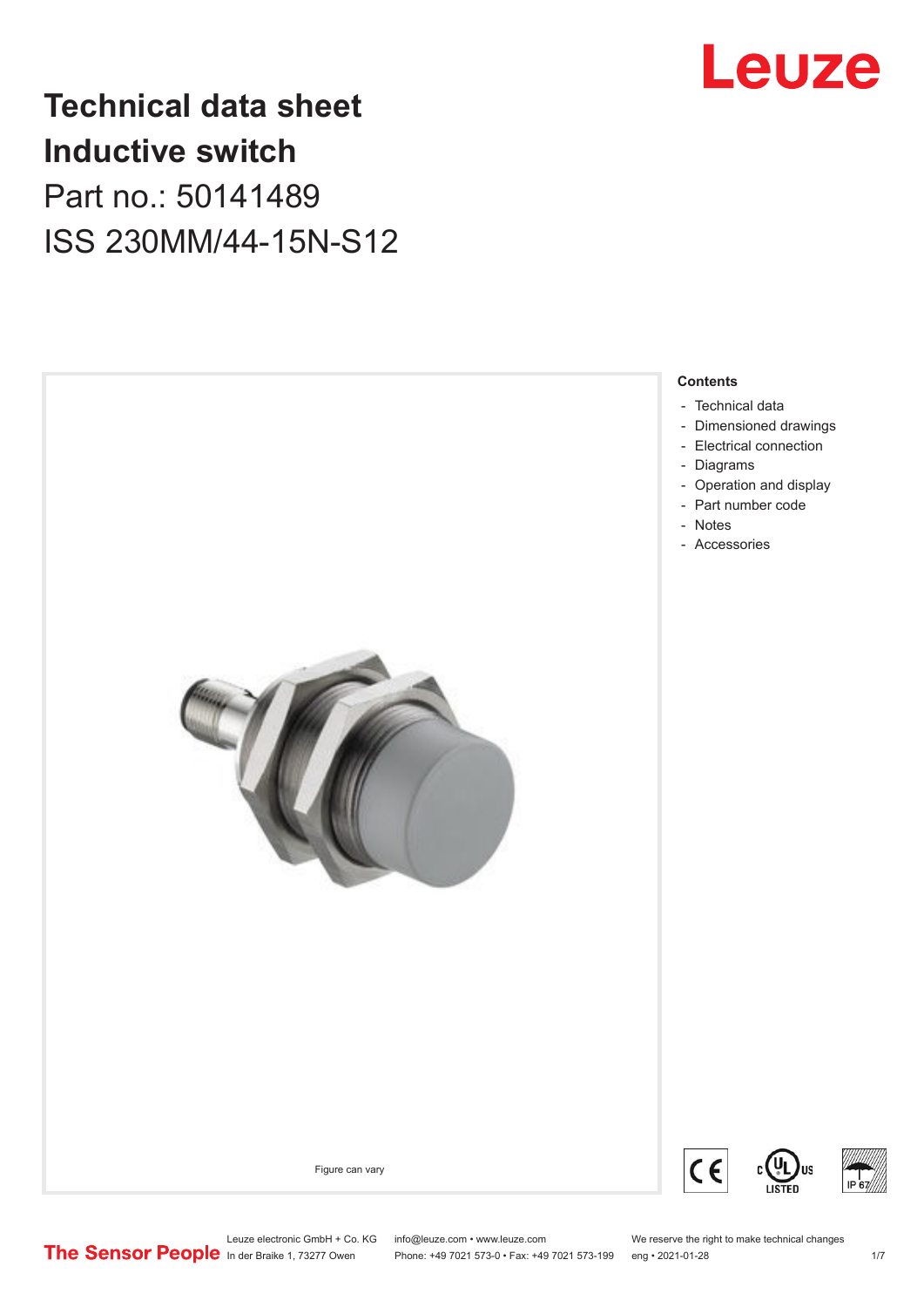### <span id="page-1-0"></span>**Technical data**

# **Leuze**

#### **Basic data**

| <b>Basic data</b>                               |                              |
|-------------------------------------------------|------------------------------|
| <b>Series</b>                                   | 230                          |
| Typ. operating range limit S <sub>n</sub>       | $15 \text{ mm}$              |
| <b>Operating range S</b> <sub>a</sub>           | $012.15$ mm                  |
| <b>Special version</b>                          |                              |
| <b>Special version</b>                          | Antivalent                   |
|                                                 |                              |
| <b>Characteristic parameters</b>                |                              |
| <b>MTTF</b>                                     | 850 years                    |
|                                                 |                              |
| <b>Electrical data</b>                          |                              |
| <b>Protective circuit</b>                       | Polarity reversal protection |
|                                                 | Short circuit protected      |
|                                                 | <b>Transient protection</b>  |
|                                                 |                              |
| Performance data                                |                              |
| Supply voltage U <sub>R</sub>                   | 10  36 V, DC                 |
| <b>Residual ripple</b>                          | 0  10 %, From $U_{\rm B}$    |
| <b>Open-circuit current</b>                     | 016mA                        |
| Temperature drift, max. (in % of S.)            | 19 %                         |
| Repeatability, max. (in % of S)                 | 10%                          |
| <b>Switching hysteresis</b>                     | 20%                          |
|                                                 |                              |
| Outputs                                         |                              |
| Number of digital switching outputs 2 Piece(s)  |                              |
|                                                 |                              |
| <b>Switching outputs</b><br><b>Voltage type</b> | DC                           |
| Switching current, max.                         | 200 mA                       |
| Residual current, max.                          | $0.05$ mA                    |
| Voltage drop                                    | $\leq 2$ V                   |
|                                                 |                              |
| <b>Switching output 1</b>                       |                              |
| <b>Switching element</b>                        | Transistor, PNP              |
| <b>Switching principle</b>                      | NO contact - Antivalent      |
|                                                 |                              |
| <b>Switching output 2</b>                       |                              |
| <b>Switching element</b>                        | Transistor, PNP              |
| <b>Switching principle</b>                      | NC contact - Antivalent      |
|                                                 |                              |
| <b>Timing</b>                                   |                              |
| <b>Switching frequency</b>                      | 1,000 Hz                     |
| Readiness delay                                 | 50 ms                        |
|                                                 |                              |
| <b>Connection</b>                               |                              |
| <b>Number of connections</b>                    | 1 Piece(s)                   |
|                                                 |                              |
| <b>Connection 1</b>                             |                              |
| <b>Function</b>                                 | Signal OUT                   |
|                                                 | Voltage supply               |
| <b>Type of connection</b>                       | Connector                    |
| <b>Thread size</b>                              | M <sub>12</sub>              |
| Type                                            | Male                         |
| <b>Material</b>                                 | Metal                        |
| No. of pins                                     | 4 -pin                       |

| <b>Mechanical data</b>                                                         |                                 |
|--------------------------------------------------------------------------------|---------------------------------|
| Design                                                                         | Cylindrical                     |
| <b>Thread size</b>                                                             | M30 x 1.5 mm                    |
| Dimension (Ø x L)                                                              | 30 mm x 67 mm                   |
| <b>Type of installation</b>                                                    | Non-embedded                    |
| <b>Housing material</b>                                                        | Metal                           |
| <b>Metal housing</b>                                                           | Nickel-plated brass             |
| <b>Sensing face material</b>                                                   | Plastic, Polybutylene (PBT)     |
| Net weight                                                                     | 82 <sub>g</sub>                 |
| <b>Housing color</b>                                                           | Gray                            |
|                                                                                | Silver                          |
| <b>Type of fastening</b>                                                       | Mounting thread                 |
| <b>Standard measuring plate</b>                                                | 45 x 45 mm <sup>2</sup> , Fe360 |
| <b>Operation and display</b>                                                   |                                 |
| Type of display                                                                | LED                             |
| <b>Number of LEDs</b>                                                          | 1 Piece(s)                      |
| <b>Environmental data</b>                                                      |                                 |
| Ambient temperature, operation                                                 | $-4070 °C$                      |
| Ambient temperature, storage                                                   | $-40$ 80 °C                     |
| <b>Certifications</b>                                                          |                                 |
| Degree of protection                                                           | IP 67                           |
| <b>Protection class</b>                                                        | $\mathsf{II}$                   |
| <b>Certifications</b>                                                          | c UL US                         |
| Test procedure for EMC in accordance EN 61000-4-2, -3, -4, -8<br>with standard |                                 |
| <b>Correction factors</b>                                                      |                                 |
| <b>Aluminum</b>                                                                | 0.5                             |
| <b>Stainless steel</b>                                                         | 0.7                             |
| Copper                                                                         | 0.3                             |
| <b>Brass</b>                                                                   | 0.5                             |
| Fe360 steel                                                                    | 1                               |
| <b>Classification</b>                                                          |                                 |
| <b>Customs tariff number</b>                                                   | 85365019                        |
| eCl@ss 5.1.4                                                                   | 27270101                        |
| eCl@ss 8.0                                                                     | 27270101                        |
| eCl@ss 9.0                                                                     | 27270101                        |
| eCl@ss 10.0                                                                    | 27270101                        |
| eCl@ss 11.0                                                                    | 27270101                        |
| <b>ETIM 5.0</b>                                                                | EC002714                        |
| <b>ETIM 6.0</b>                                                                | EC002714                        |
| <b>ETIM 7.0</b>                                                                | EC002714                        |
|                                                                                |                                 |

**Encoding** A-coded

Leuze electronic GmbH + Co. KG info@leuze.com • www.leuze.com We reserve the right to make technical changes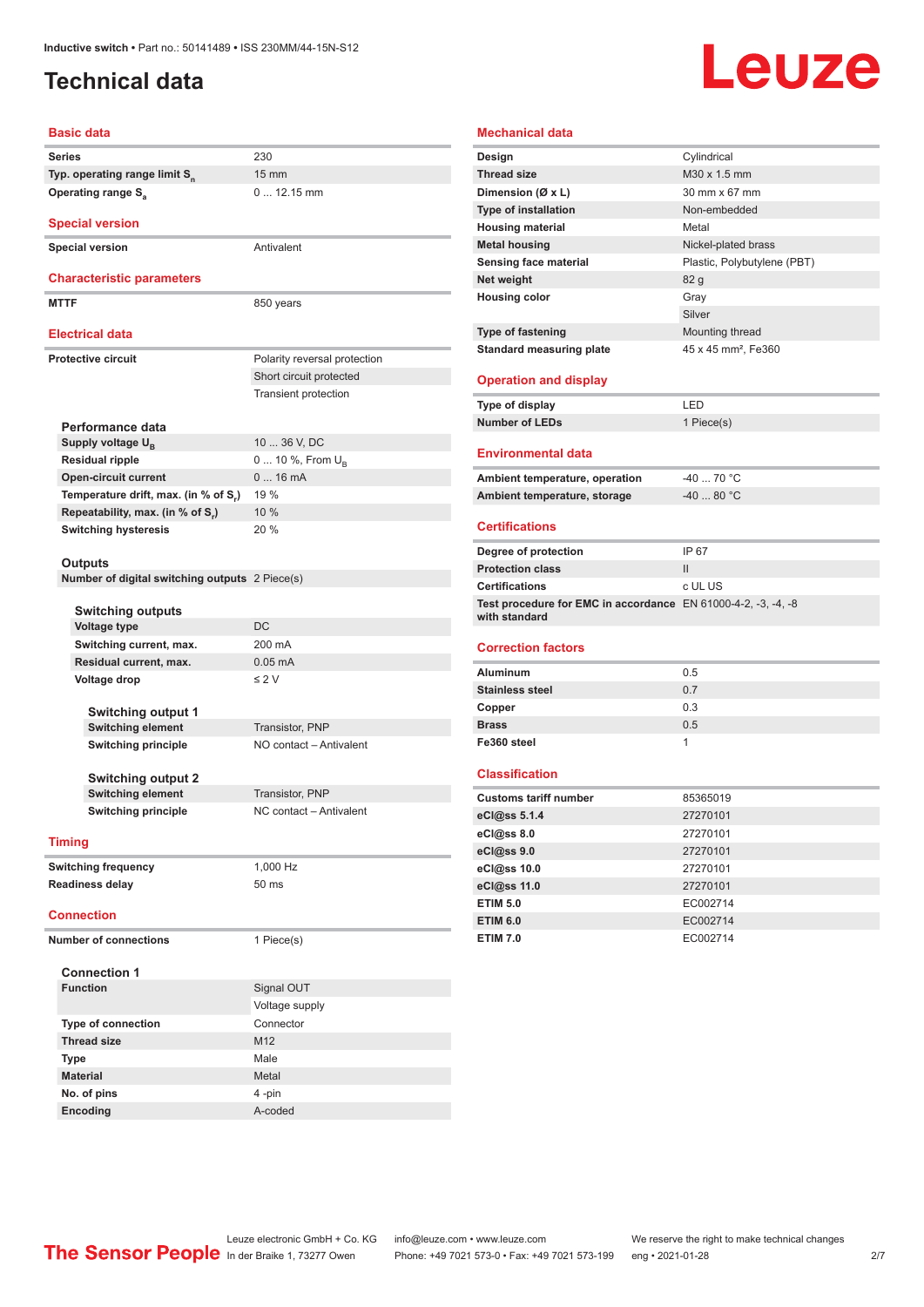### <span id="page-2-0"></span>**Dimensioned drawings**

All dimensions in millimeters







## **Electrical connection**

#### **Connection 1**

|                         | SW 36<br><b>Electrical connection</b>         |                                               |                                                |     |
|-------------------------|-----------------------------------------------|-----------------------------------------------|------------------------------------------------|-----|
| <b>Connection 1</b>     |                                               |                                               |                                                |     |
| <b>Function</b>         |                                               | Signal OUT                                    |                                                |     |
|                         |                                               | Voltage supply                                |                                                |     |
| Type of connection      |                                               | Connector                                     |                                                |     |
| <b>Thread size</b>      |                                               | M12                                           |                                                |     |
| <b>Type</b>             |                                               | Male                                          |                                                |     |
| <b>Material</b>         |                                               | Metal                                         |                                                |     |
| No. of pins             |                                               | 4-pin                                         |                                                |     |
| Encoding                |                                               | A-coded                                       |                                                |     |
| Pin                     | <b>Pin assignment</b>                         |                                               |                                                |     |
| $\mathbf{1}$            | $V +$                                         |                                               |                                                |     |
| $\overline{\mathbf{2}}$ | OUT <sub>2</sub>                              |                                               |                                                |     |
| 3                       | GND                                           |                                               |                                                |     |
| $\overline{4}$          | OUT <sub>1</sub>                              |                                               |                                                |     |
|                         | Leuze electronic GmbH + Co. KG                | info@leuze.com • www.leuze.com                | We reserve the right to make technical changes |     |
|                         | The Sensor People In der Braike 1, 73277 Owen | Phone: +49 7021 573-0 · Fax: +49 7021 573-199 | eng • 2021-01-28                               | 3/7 |

#### **Pin Pin assignment**

|                | V+               |
|----------------|------------------|
| $\overline{2}$ | OUT <sub>2</sub> |
| 3              | GND              |
| $\overline{4}$ | OUT <sub>1</sub> |

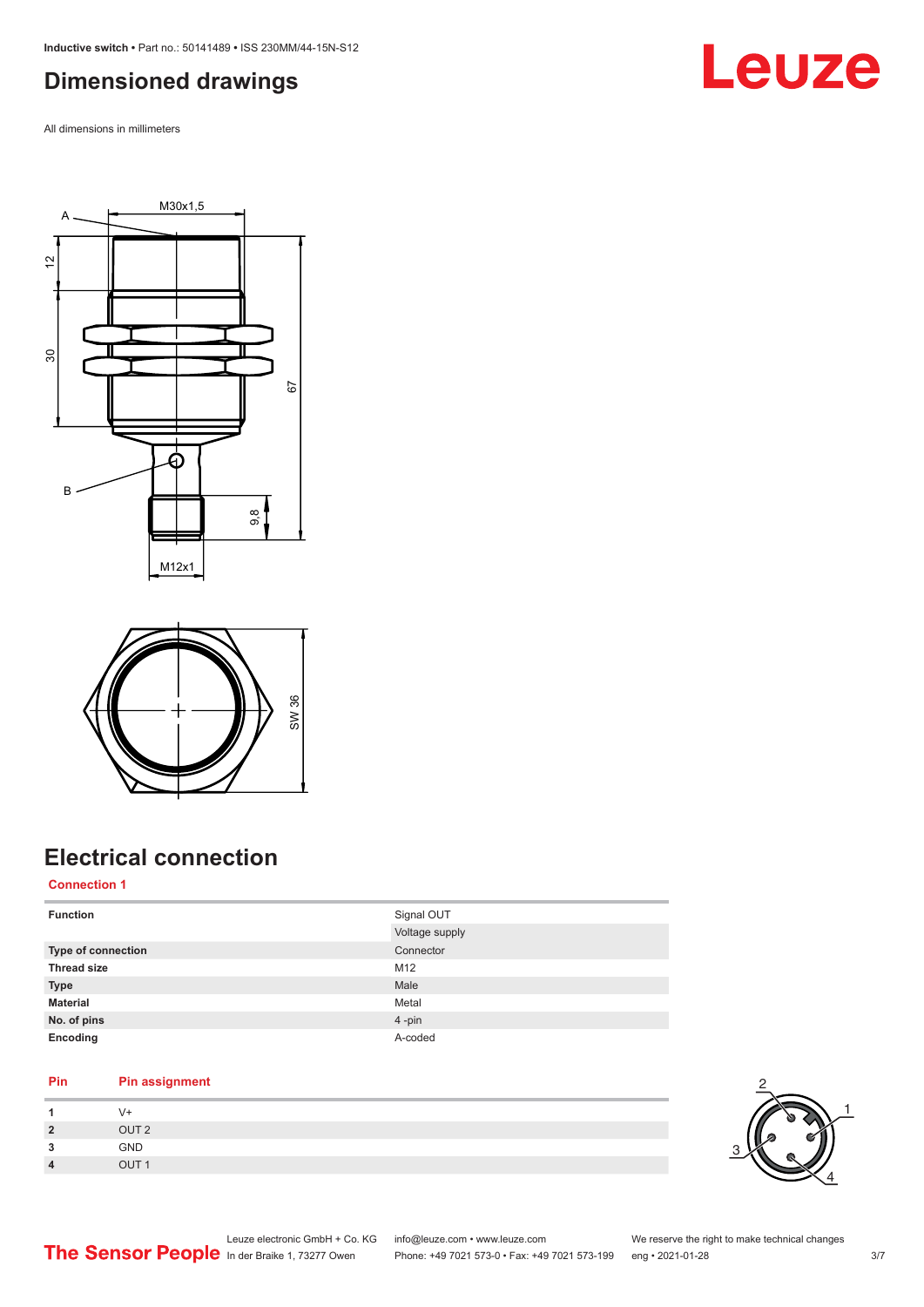#### <span id="page-3-0"></span>**Diagrams**

## Leuze

#### Non-embedded installation



S<sub>n</sub> [mm] Typ. operating range limit d Diameter / distance

### **Operation and display**

| <b>LED</b> | <b>Display</b>           | <b>Meaning</b>                   |
|------------|--------------------------|----------------------------------|
|            | Yellow, continuous light | Switching output/switching state |
|            | Yellow, flashing         | Overload - output                |

#### **Part number code**

Part designation: **ISX YYY ZZ/AAA.BB-CCC-DDD-DDD**

| <b>ISX</b> | Operating principle / construction<br>IS: inductive switch, standard design<br>ISS: inductive switch, short construction                                                                                                                                                                                                                                                                                                                                                                                                                         |
|------------|--------------------------------------------------------------------------------------------------------------------------------------------------------------------------------------------------------------------------------------------------------------------------------------------------------------------------------------------------------------------------------------------------------------------------------------------------------------------------------------------------------------------------------------------------|
| <b>YYY</b> | <b>Series</b><br>203: series with $\varnothing$ 3 mm<br>204: series with $\varnothing$ 4 mm<br>205: series with M5 x 0.5 external thread<br>206: series with $\varnothing$ 6.5 mm<br>208: series with M8 x 1 external thread<br>212: series with M12 x 1 external thread<br>218: series with M18 x 1 external thread<br>230: series with M30 x 1.5 external thread<br>240: series in cubic design<br>244: series in cubic design<br>255: series with 5 x 5 mm <sup>2</sup> cross section<br>288: series with 8 x 8 mm <sup>2</sup> cross section |
| <b>ZZ</b>  | Housing / thread<br>MM: metal housing (active surface: plastic) / metric thread<br>FM: full-metal housing (active surface: stainless steel AISI 316L) / metric thread<br>MP: metal housing (active surface: plastic) / smooth (without thread)                                                                                                                                                                                                                                                                                                   |
| <b>AAA</b> | Output current / supply<br>4NO: PNP transistor, NO contact<br>4NC: PNP transistor, NC contact<br>2NO: NPN transistor, NO contact<br>2NC: NPN transistor, NC contact<br>1NO: relay, NO contact / AC/DC<br>1NC: relay, NC contact / AC/DC<br>44: 2 PNP transistor switching outputs, antivalent (NO + NC)<br>22: 2 NPN transistor switching outputs, antivalent (NO + NC)                                                                                                                                                                          |
| <b>BB</b>  | <b>Special equipment</b><br>n/a: no special equipment<br>5F: food version<br>5: housing material V2A (1.4305, AISI 303)                                                                                                                                                                                                                                                                                                                                                                                                                          |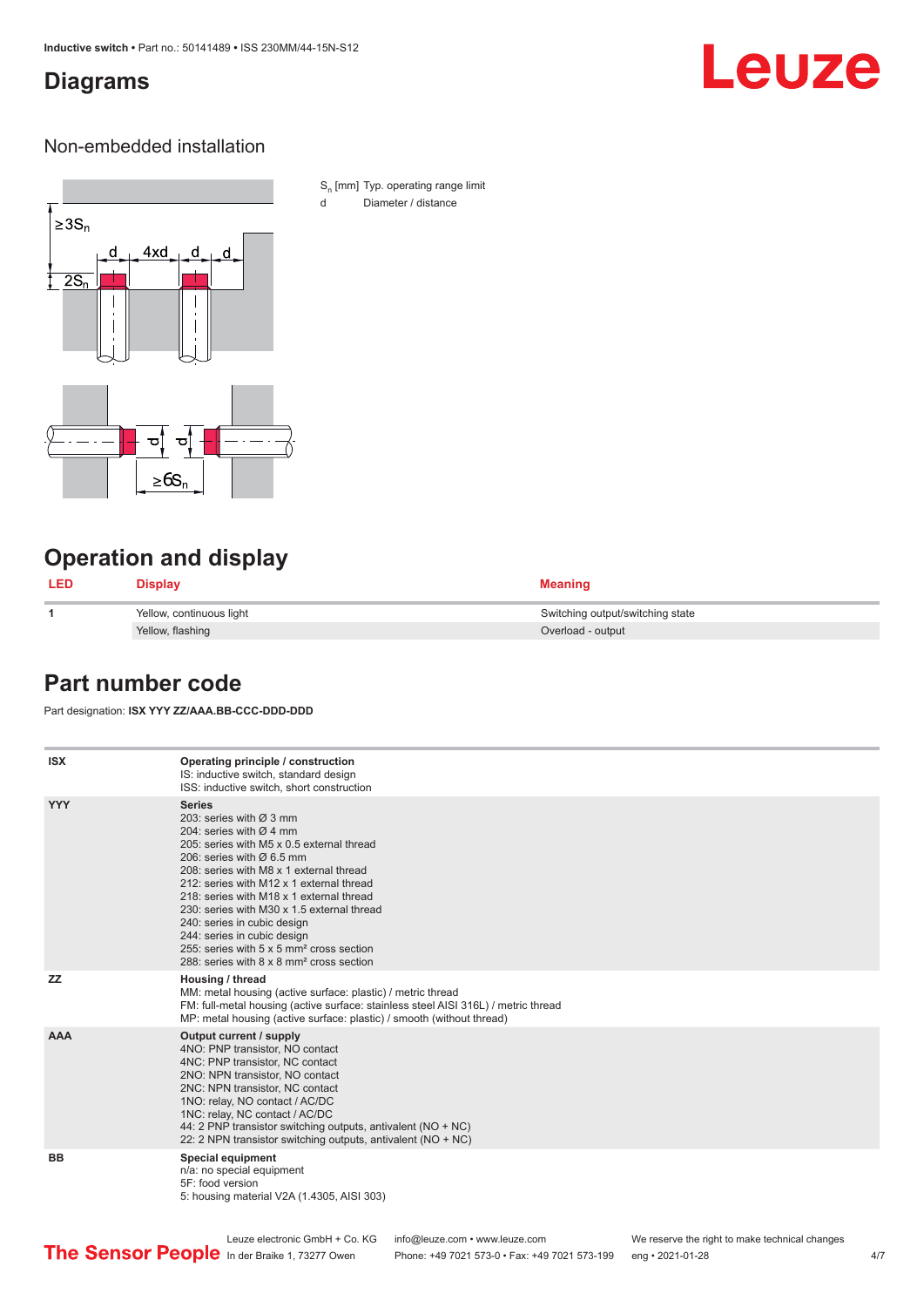#### <span id="page-4-0"></span>**Part number code**



| <b>CCC</b> | Measurement range / type of installation<br>1E0: typ. range limit 1.0 mm / embedded installation<br>1E5: typ. range limit 1.5 mm / embedded installation<br>2E0: typ. range limit 2.0 mm / embedded installation<br>3E0: typ. range limit 3.0 mm / embedded installation<br>4E0: typ. range limit 4.0 mm / embedded installation<br>5E0: typ. range limit 5.0 mm / embedded installation<br>6E0: typ. range limit 6.0 mm / embedded installation<br>8E0: typ. range limit 8.0 mm / embedded installation<br>10E: typ. range limit 10.0 mm / embedded installation<br>12E: typ. range limit 12.0 mm / embedded installation<br>15E: typ. range limit 15.0 mm / embedded installation<br>20E: typ. range limit 20.0 mm / embedded installation<br>22E: typ. range limit 22.0 mm / embedded installation<br>2N5: typ. range limit 2.5 mm / non-embedded installation<br>4N0: typ. range limit 4.0 mm / non-embedded installation<br>8N0: typ. range limit 8.0 mm / non-embedded installation<br>10N: typ. range limit 10.0 mm / non-embedded installation<br>12N: typ. range limit 12.0 mm / non-embedded installation<br>14N: typ. range limit 14.0 mm / non-embedded installation<br>15N: typ. range limit 15.0 mm / non-embedded installation<br>20N: typ. range limit 20.0 mm / non-embedded installation<br>22N: typ. range limit 22.0 mm / non-embedded installation<br>25N: typ. range limit 25.0 mm / non-embedded installation<br>40N: typ. range limit 40.0 mm / non-embedded installation |
|------------|---------------------------------------------------------------------------------------------------------------------------------------------------------------------------------------------------------------------------------------------------------------------------------------------------------------------------------------------------------------------------------------------------------------------------------------------------------------------------------------------------------------------------------------------------------------------------------------------------------------------------------------------------------------------------------------------------------------------------------------------------------------------------------------------------------------------------------------------------------------------------------------------------------------------------------------------------------------------------------------------------------------------------------------------------------------------------------------------------------------------------------------------------------------------------------------------------------------------------------------------------------------------------------------------------------------------------------------------------------------------------------------------------------------------------------------------------------------------------------------------------|
| <b>DDD</b> | <b>Electrical connection</b><br>n/a: cable, standard length 2000 mm<br>S12: M12 connector, 4-pin, axial<br>200-S12: cable, length 200 mm with M12 connector, 4-pin, axial<br>200-S8.3: cable, length 200 mm with M8 connector, 3-pin, axial<br>S8.3: M8 connector, 3-pin, axial                                                                                                                                                                                                                                                                                                                                                                                                                                                                                                                                                                                                                                                                                                                                                                                                                                                                                                                                                                                                                                                                                                                                                                                                                   |

#### **Notes**



#### **Observe intended use!**

 $\%$  This product is not a safety sensor and is not intended as personnel protection.

005-S8.3: cable, length 500 mm with M8 connector, 3-pin, axial

 $\%$  The product may only be put into operation by competent persons.

050: cable, standard length 5000 mm, 3-wire

 $\%$  Only use the product in accordance with its intended use.



#### **For UL applications:**

 $\%$  For UL applications, use is only permitted in Class 2 circuits in accordance with the NEC (National Electric Code).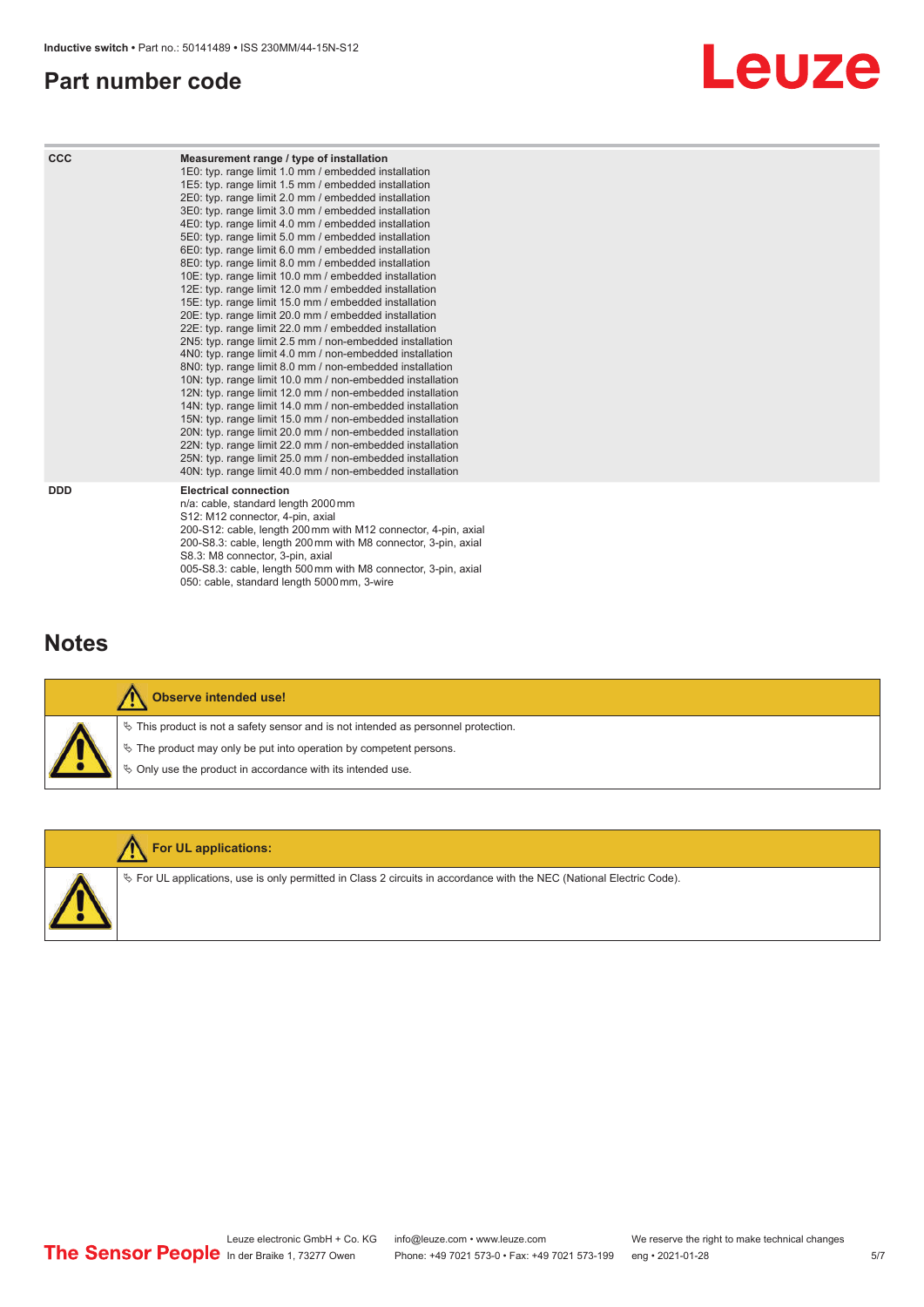#### **Accessories**

# Leuze

## Connection technology - Connection cables

|  | Part no. | <b>Designation</b>     | <b>Article</b>   | <b>Description</b>                                                                                                                                         |
|--|----------|------------------------|------------------|------------------------------------------------------------------------------------------------------------------------------------------------------------|
|  | 50130654 | KD U-M12-4A-P1-<br>020 | Connection cable | Connection 1: Connector, M12, Axial, Female, A-coded, 4-pin<br>Connection 2: Open end<br>Shielded: No<br>Cable length: 2,000 mm<br>Sheathing material: PUR |
|  | 50130657 | KD U-M12-4A-P1-<br>050 | Connection cable | Connection 1: Connector, M12, Axial, Female, A-coded, 4-pin<br>Connection 2: Open end<br>Shielded: No<br>Cable length: 5,000 mm<br>Sheathing material: PUR |
|  | 50130648 | KD U-M12-4A-V1-<br>020 | Connection cable | Connection 1: Connector, M12, Axial, Female, A-coded, 4-pin<br>Connection 2: Open end<br>Shielded: No<br>Cable length: 2,000 mm<br>Sheathing material: PVC |
|  | 50130652 | KD U-M12-4A-V1-<br>050 | Connection cable | Connection 1: Connector, M12, Axial, Female, A-coded, 4-pin<br>Connection 2: Open end<br>Shielded: No<br>Cable length: 5,000 mm<br>Sheathing material: PVC |

## Mounting technology - Mounting brackets

|    | Part no. | <b>Designation</b> | <b>Article</b>   | <b>Description</b>                                                                                                                                                                                                             |
|----|----------|--------------------|------------------|--------------------------------------------------------------------------------------------------------------------------------------------------------------------------------------------------------------------------------|
| يس | 50113510 | <b>BT D30M.5</b>   | Mounting bracket | Diameter, inner: 30.2 mm<br>Design of mounting device: Angle, L-shape<br>Fastening, at system: Through-hole mounting<br>Mounting bracket, at device: Screw type<br>Type of mounting device: Rigid<br>Material: Stainless steel |

### Mounting technology - Other

| Part no. | <b>Designation</b> | <b>Article</b> | <b>Description</b>                                                                                                                                                                                                                                                             |
|----------|--------------------|----------------|--------------------------------------------------------------------------------------------------------------------------------------------------------------------------------------------------------------------------------------------------------------------------------|
| 50132730 | AC D30M-CS         | Clamp          | Diameter, inner: 30 mm<br>Design of mounting device: Mounting clamp<br>Fastening, at system: Screw type, Through-hole mounting<br>Mounting bracket, at device: insertable, Clampable with limit stop<br>Type of mounting device: Clampable, With limit stop<br>Material: Metal |
| 50111503 | <b>MC 030K</b>     | Clamp          | Diameter, inner: 30 mm<br>Design of mounting device: Mounting clamp<br>Fastening, at system: Through-hole mounting<br>Mounting bracket, at device: Clampable<br>Type of mounting device: Rigid<br>Material: Plastic                                                            |